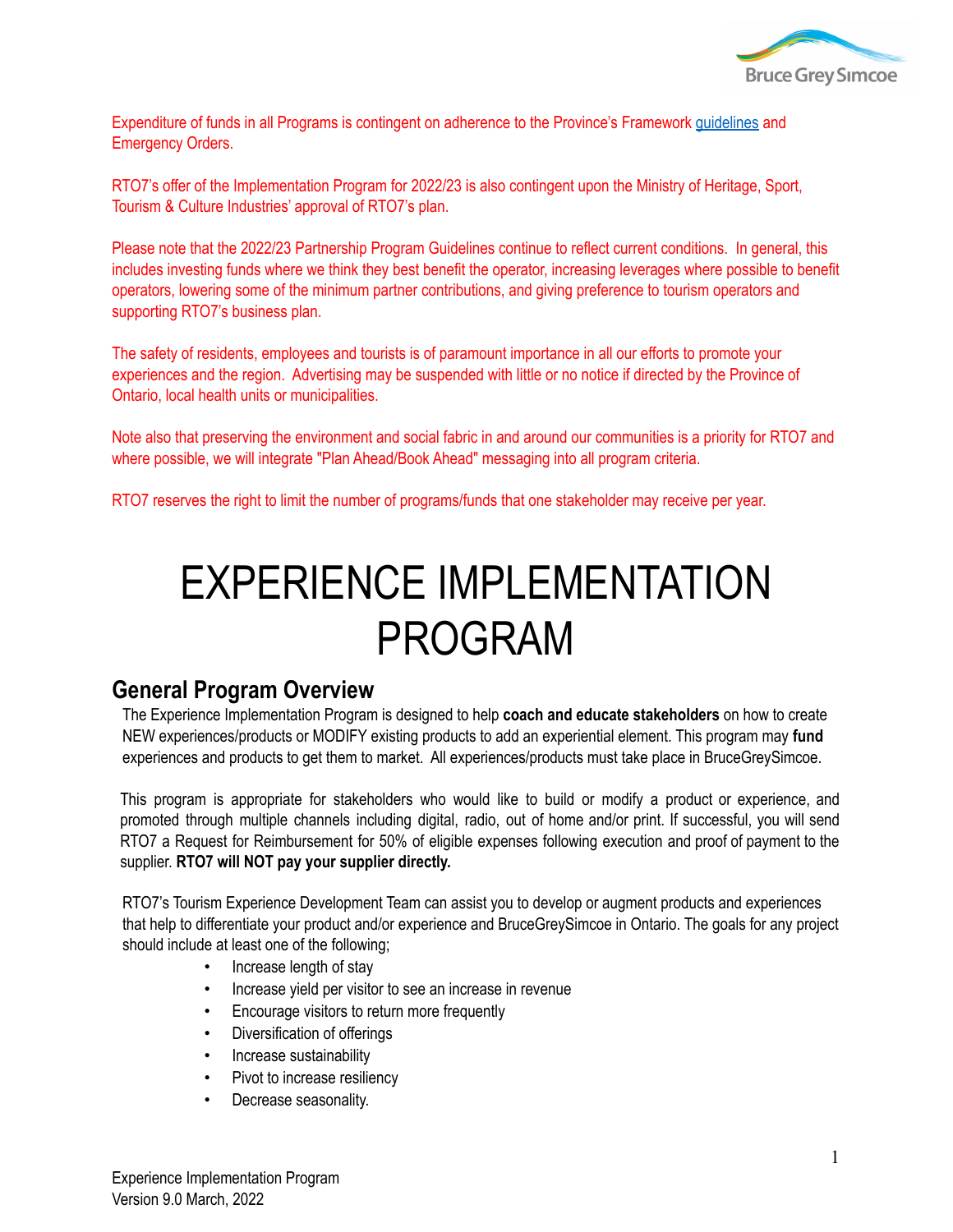

Preference will be given to projects that expand the use of sustainable practices.

## **PROGRAM OPPORTUNITIES**

The Experience Implementation Program includes the following opportunities:

- Coaching (approximately 10 hours per project).
- Tools and templates to assist with the development process.
- Education to shift thinking, moving to a more experiential focus from product development, training on consumer segmentation or marketing support.
- Marketing support through matching funds on approved expenses (1:1 with a minimum partner contribution of **\$250** to a maximum of **\$500**) for **new** products and experiences or **enhancements** to existing products or experiences. You are required to pay all expenses to vendors and RTO7 will reimburse approved expenditures with proof of purchase and a copy of payment receipts. You **must** provide a request for reimbursement upon request or by a specified deadline to be eligible for reimbursement. Failure to meet this requirement will result in non-reimbursement from RTO7 for these expenses.

# **Partner Eligibility**

## **Who can apply:**

- Established businesses or organizations, including
	- Private tourism businesses
	- Destination Marketing Organizations
	- Chambers of Commerce/Business Improvement Areas
	- Tourism Organizations/Associations
	- Municipalities/Conservation Authorities
- You must be capable of demonstrating financial and other execution capacities to execute the project in partnership such as completion of reports and enough staffing to execute the idea.
- You must be located within Bruce, Grey or Simcoe Counties
	- organizations outside BruceGreySimcoe may apply if there is a strong involvement from the relevant BGS stakeholder or the experience takes place within BGS.
- Joint projects with other RTOs will be considered (keep in mind each RTO has their own structure for programming).
- Future funding will in part depend on timely completion of the project in question and the final report, as well as your responsiveness and communication.
- Organizations must be legally registered to operate in Ontario.
- Note that as part of the application, you will need to attest to having read both the Guidelines and [Resource](http://cms.rto7.ca/Public/Programs/Resource-Guide) Guide [documents](http://cms.rto7.ca/Public/Programs/Resource-Guide) including all informational links.

# **EXPERIENCE / PRODUCT IMPLEMENTATION FUNDING**

There is an opportunity for funding at a 1:1 ratio to help advertise products and experiences to increase the likelihood of success. This is in addition to coaching provided by RTO7. The partner buy-in for the program is \$500. This will yield a \$1,000 project. RTO7 must approve expenses and you must provide copies of receipts with a request for reimbursement for 50% of approved expenses to receive payment. All expenses must be approved by RTO7 prior to the start of the project. **All approved funds must be**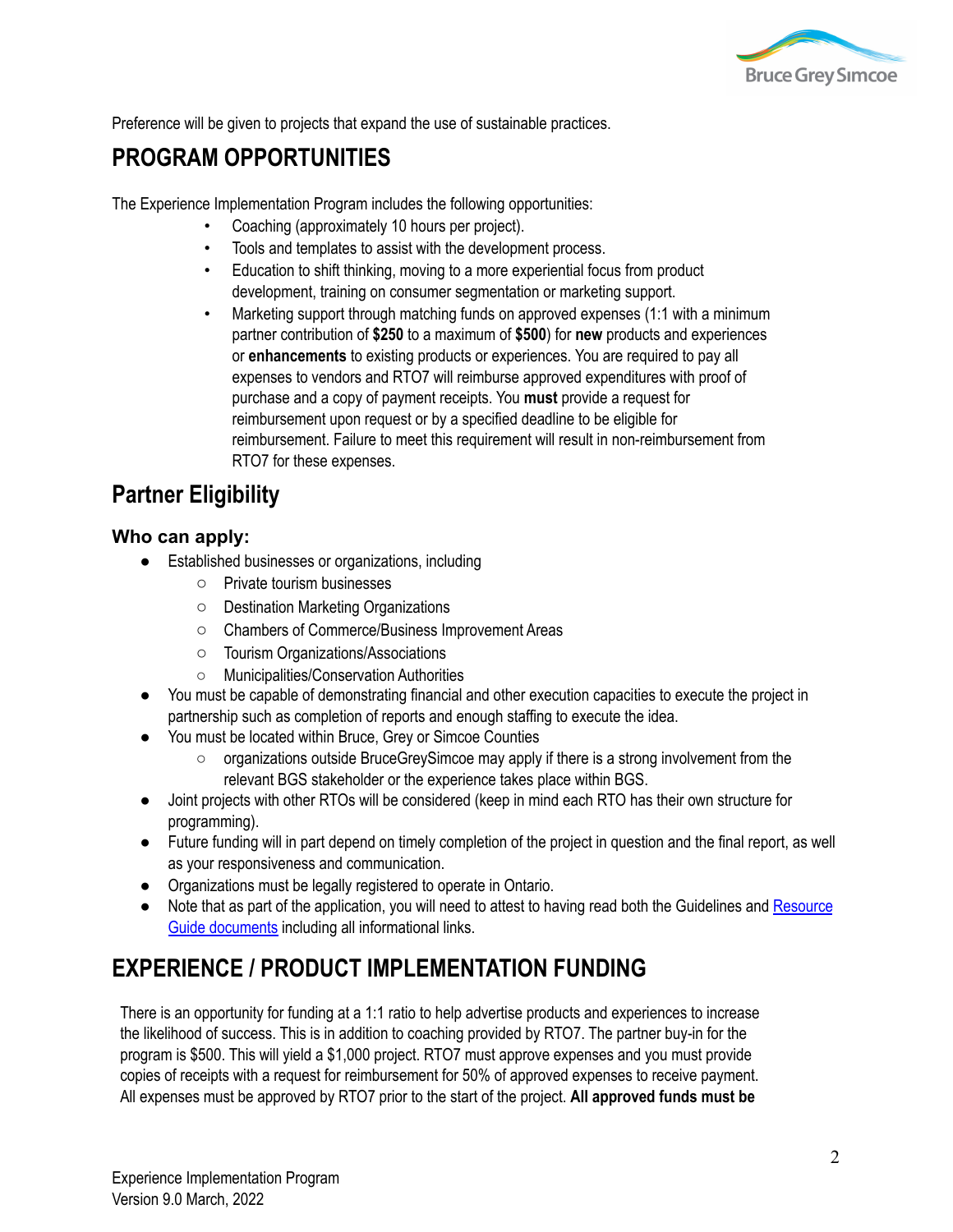

### **spent and RTO7 must receive the request for reimbursement by March 31, 2023.**

Eligible Marketing Expenses:

- Digital Social Media, E-newsletters, Display Ads, etc. (Website development costs are ineligible)
- Radio
- Television ad placement only. (Video creation/editing are ineligible)
- Out of Home (Billboards excluding creative and production costs)
- Print Newspaper, Magazine, Guidebook etc. Ad development including graphic design or imagery development are ineligible
- Distribution of Brochures Printing of brochures is ineligible
- Promotional materials.

RTO7 will review the marketing budget and indicate which line items are eligible **PRIOR** to any expenditures.

Project partners who wish to access this funding should have prepared the following **prior** to submitting an application:

- Have an idea you wish to develop and have investigated the feasibility of it.
- Have committed staff resources to ensure that the idea is executed.
- Completed basic market research (For example, completed comment cards, Trip Advisor comments, Google Reviews or other sources of customer feedback).
- Determine what the goal(s) is(are) following the project (For example, create a new revenue source for a slower season, create a new partnership that leads to revenue generation, or creation of a new experience for an existing product that leads to increased profit generation).
- Marketing budget for the new experience.
- Have an operational website that can have the new product/experience added easily.
- **Have Google [Analytics](http://cms.rto7.ca/Public/Programs/Resource-Guide#HowSetUpGA) set up on your website.**

## **Project/Partner Requirements**

## **Project Requirements:**

In order to participate within the program, some minimum standards must be met to meet the needs of today's tourists. Experience and Product implementation will follow the same base criteria (see basic eligibility criteria in the [Resource](https://rto7.ca/Public/Resources/Resource-Guide#RTOExperienceProjects) Guide). Product implementation projects will target a fairly wide market and focus on activities and services (as defined in the [Resource](https://rto7.ca/Public/Resources/Resource-Guide#TargetMarket&Activities) Guide). These can be quided or self-quided. Examples of product implementation projects might include route development for a paddling, cycling, culinary trail or guided tour. Product implementation projects will only be required to meet the basic criteria for support.

Experience implementation projects must meet some additional requirements (see experience projects in the [Resource](http://cms.rto7.ca/Public/Programs/Resource-Guide#RTOExperienceProjects) Guide) as they will create stronger emotional engagement, have a higher yield per person and appeal to niche markets. (Examples of projects might include paddling under a full moon, making your own appetizer at a local restaurant using local ingredients, or a songwriting session with a local songwriter.) Experiences should be targeted towards the tourism market and should aim to:

- Improve quality and sustainability
	- o Does the project attract support from other partners including the local DMO,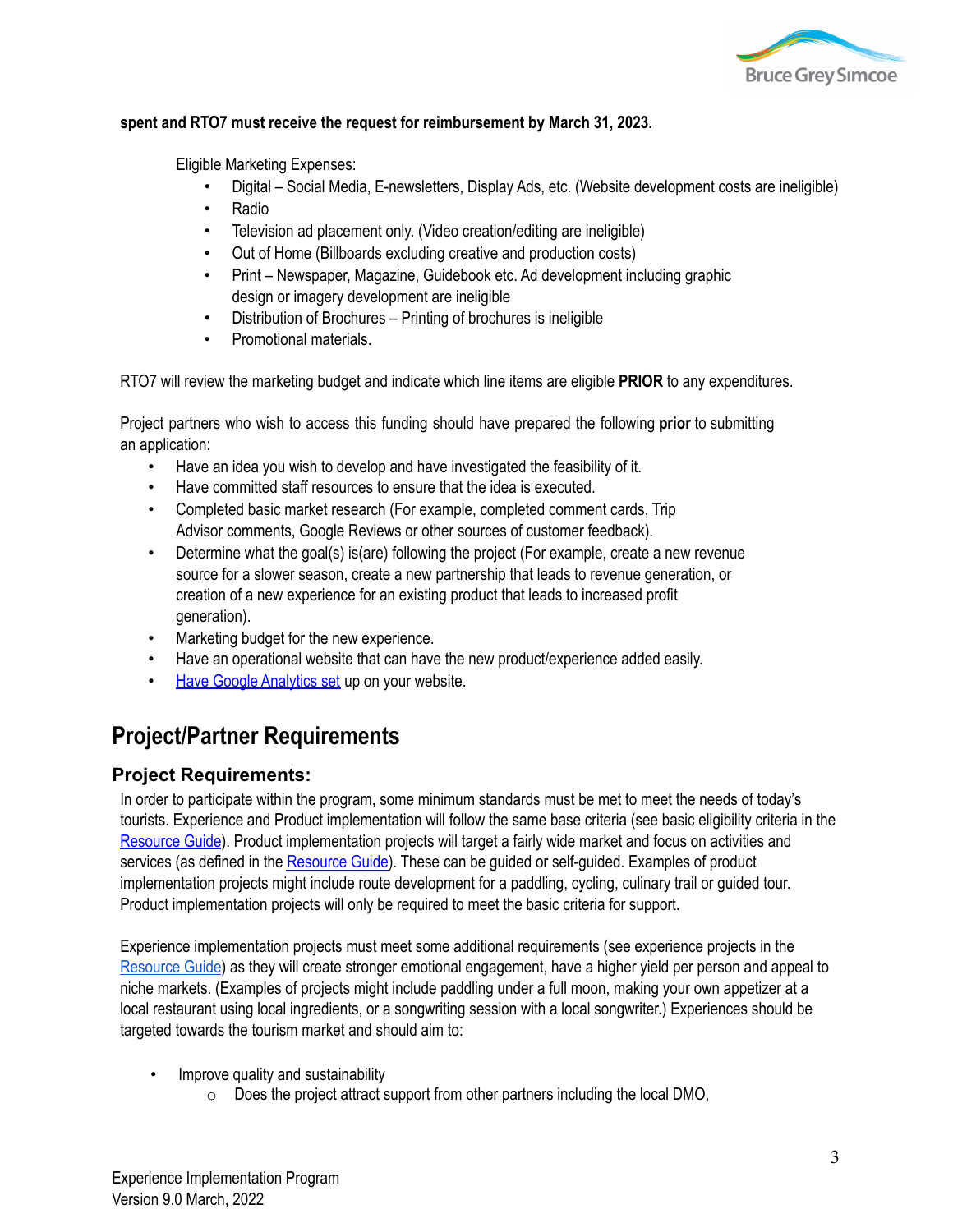

Municipality or other businesses?

- $\circ$  Do you have a green policy or initiative to try and reduce waste?
- $\circ$  Do you educate visitors on how to visit the region responsibly?
- o Do you have a risk management policy?
- $\circ$  Do you conduct visitor surveys that are used to help improve the experience for future offerings?
- o Can you pivot to offer the experience while meeting Ontario's Public Health [Measures?](https://covid-19.ontario.ca/covid-19-help-businesses-ontario)
- Reduce seasonality
	- o Does the new experience/modification expand your operating season?
	- o Does the new experience/modification attract people to come at a different time of day?
- Increase length of stay/increase return visits
	- $\circ$  Has the investment created more activity for people to do while they're here?
	- o Does the new experience/modification encourage visitors to return more often?
- Increase tourist visitation and expenditures
	- $\circ$  Are visitors encouraged to extend their stay?
	- $\circ$  Are there additional opportunities to increase the economic impact? For example, additional expenditures in other experiences?
	- o Are visitors encouraged to return to the community again?
	- o Can it be offered to social bubbles or customized for smaller groups?

Marketing for products or experiences should fit within the [existing](https://rto7.ca/Public/Programs/Resource-Guide-en#GeoTargets) targets of RTO7. Priority will be given to projects that involve multiple stakeholders and/or action existing research that RTO7 has supported.

## **Partner Requirements:**

- You have a website/social media page(s), phone number and email address that are regularlymonitored.
- Select one representative only to act as the decision maker and liaison with RTO7.
- You must carry liability insurance in the amount of \$2,000,000 and supply RTO7 with a **Certificate of Insurance.**
- **•** You must be legally registered to operate in Ontario.
- You have all required operating permits (federal, provincial, municipal, etc.).
- You follow Ontario's Public Health [Measures](https://covid-19.ontario.ca/public-health-measures#returning-to-our-plan-to-safely-reopen-ontario) and local health authorities guidelines.
- Identify BruceGreySimcoe and the Province of Ontario as partners with l[ogos](https://rto7.ca/Public/Programs/Resource-Guide-en#BGS&OntarioLogos) on website including
	- active links back to [BruceGreySimcoe.com](http://brucegreysimcoe.com) and [destinationontario.com](http://www.destinationontario.com/) respectively
	- logos on all printed collateral supported through the program
	- in all press releases related to the project.
- Social media posts related to the product or experience tag @BruceGreySimcoe and @ontariotravel using #brucegreysimcoe and #DiscoverON on Meta/Facebook, Twitter and Instagram.
- You or someone from your organization must complete the free [Interacting](https://rto7.ca/Public/Programs/BruceGreySimcoe-Free-Training) with Guests Typsy training.
- Maintain a current [operator](https://brucegreysimcoe.com/special-pages/operatormanagement/login) listing on BruceGreySimcoe.com.
- Maintain a current [operator](https://docs.google.com/forms/d/e/1FAIpQLScKFv0w0rI5-M993TGqN_i0MsqrPizHB8I5gNO6WWEKgd6Qng/viewform) listing with DestinationOntario.com.
- Sign up for the **RTO7 [E-Newsletter](http://rto7.ca/Public/Special-Pages/Mailing-List-Signup)**. (funding updates, announcement, etc.)

## **INELIGIBLE EXPENSES**

- Brochure development
- Imagery/Video Development (Please see [Partnership](https://rto7.ca/Public/Programs/Partnership-Program) Program)
- Website Development
- Graphic Design costs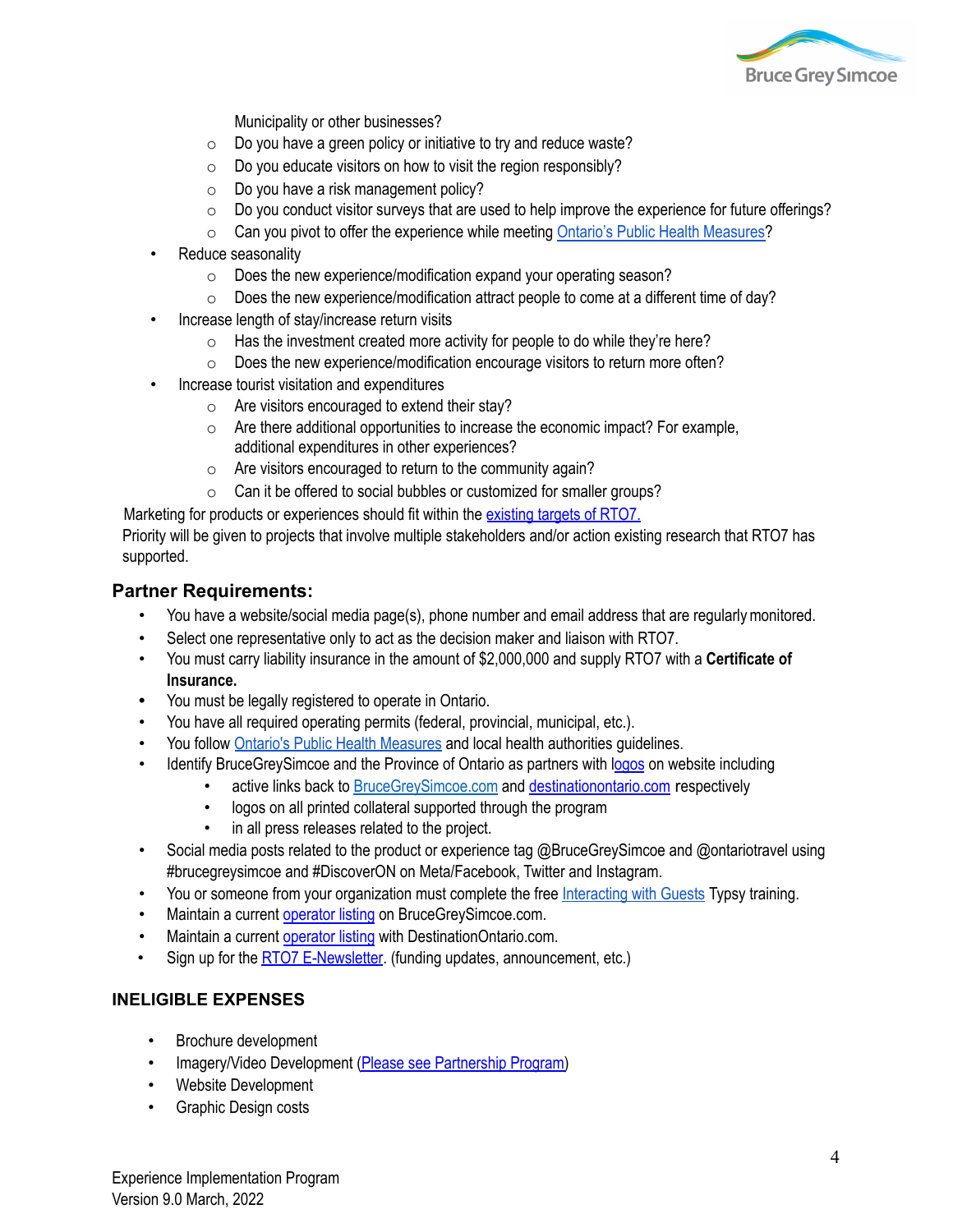

- Grants and flow-through to partner/other organizations
- Charitable funding
- Donations to political parties or lobby groups
- Capital expenses (RTO7 Tourism [Wayfinding](https://rto7.ca/Public/Programs/Partnership-Program) Signage expenses can be applied for through the Partnership Program)
- Prize money or performance fees
- In-kind donations
- Funds given to organizations for operating costs such as salaries and wages or to a political party
- Operational Funds
- Staffing.

# **ADMINISTRATION FEE & DATA COLLECTION**

Note: The Administration Fee will be waived for 2022/23; Environics Analytics postal code analysis will still be provided however upon request (free of charge). That said, please still read the links below to markets, [segments](https://rto7.ca/Public/Programs/Resource-Guide#RTO7PrizmSegments) and activities that RTO7 targets – note that we are monitoring these, and they are subject to change/updating as new patterns emerge. Please also see the tourism metrics we encourage you to consider tracking

For a limited time, RTO7 will provide to the primary applicant [Environics](https://rto7.ca/Documents/Public/Partnership-Funding-Projects/Sample-Prizm-Report) Analytics analysis of postal code data they provide (a minimum of 500 codes per application) at no cost. For applications involving multiple partners, if desired, additional partners may have their postal code or mobility data (municipalities only) analyzed at the market rate of \$600.00 per partner. In some cases, partners wishing to undertake multiple projects may be able to combine their projects where appropriate to avoid incurring multiple administration fees. For questions relating to the Administration *Fee, click [here.](http://cms.rto7.ca/Public/Resources/Resource-Guide#AdminFeeFAQ)*

This data (provided postal codes are provided a minimum of 30 days in advance of your campaign) will be useful to you in your market targeting and product development. The markets, [segments](https://rto7.ca/Public/Programs/Resource-Guide#RTO7PrizmSegments) and activities that RTO7 targets i.e. the geographic audiences and types of tourists we are aiming to attract and types of activities we promote are outlined [here](https://rto7.ca/Public/Resources/Resource-Guide#Activities). The data you provide through postal codes will be aggregated across all partners in the longer term to form a clearer, more refined picture of the state of tourism within the region to inform your and our future decision making.

In addition to postal code data, the data that you may be required to include in your final reporting to assess performance will depend on the project and objectives in question. As data is the backbone of good tourism planning, the metrics that are considered most useful to RTO7 and/or stakeholders are elaborated on [here.](https://rto7.ca/Public/Resources/Resource-Guide#WhyCollectThisInfo)

# **Other RTO7 Programs**

If projects are larger in scope requiring a feasibility study, in-depth research or a substantial marketing investment, RTO7's Partnership Program would be a more suited avenue under the [Experience](http://rto7.ca/Public/Resources/Partnership-Program) [Development](http://rto7.ca/Public/Resources/Partnership-Program) Category.

Stakeholders who have cash to put towards a social media advertising campaign should use the Social [Media](https://rto7.ca/Public/Programs/Partnership-Program) [Advertising](https://rto7.ca/Public/Programs/Partnership-Program) Program stream of the Partnership Program. There is a possibility of combining the [Operations](https://rto7.ca/Public/Programs/Operations-Implementation-Program) [Implementation](https://rto7.ca/Public/Programs/Operations-Implementation-Program) Program and the Social Media Advertising program. Please contact RTO7 staff.